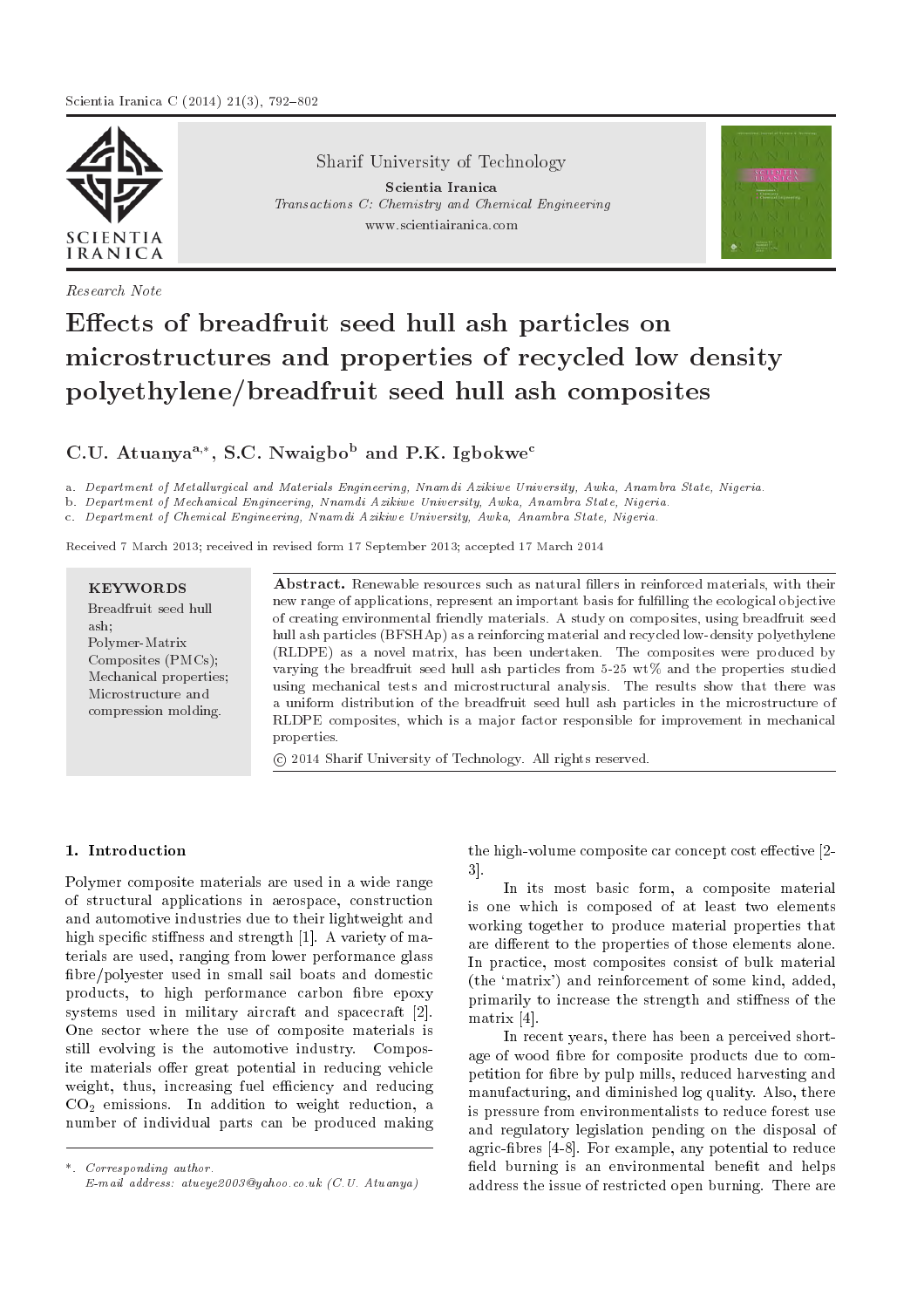tremendous quantities of agricultural biomass available for non-agricultural use, such as paper and composite products.

Some previous studies on the potential of using agro-waste on the production of polymer composites are as follows: Patricio Toro et al. [9] studied Egg Shell (ES) as a new bio-filler for polypropylene composites. The work proved that ES composites showed lower modulus of elasticity  $(E)$  values than talc composites. Talc filler could be replaced up to  $75\%$  with eggshell, while maintaining a similar stiffness and  $E$  compared to talc composites.

Hornsby et al. [10] studied the microstructure, thermal and mechanical properties of flax and wheat straw as reinforcing additives in thermoplastics. In their study, the addition of flax and wheat straw caused a signicant increase in tensile modulus, particularly in the case of flax fibres, which gave higher tensile yield strength and Charpy toughness.

Abdullah et al. [11] studied the water absorption and mechanical properties of high density polyethylene/egg shell composite. It was found that the addition of egg shell powder to the polymer led to a decrease in tensile strength, modulus of elasticity and shore-D hardness. On the other hand, it increases the exposure time, the water absorption of polyethylene/egg shell composite increases by increasing the wt% of egg shell.

Ahmad et al. [12] studied the use of rice husk and rice husk ash as reinforcement in polypropylene composites and the influence of coupling agents on their mechanical properties. They found that the flexural modulus and tensile modulus increased with reinforcement content, while elongation at break and Izod impact strength showed a minimal decrease.

Recently, Hassan et al. [13] studied the morphological and mechanical properties of carbonized waste maize stalk as reinforcement for eco-composites. They found that the tensile strength, tensile modulus and compressive strength values increased as the carbonized maize stalk ash content increased, but there was a gradual decrease in impact strength. These results show that the carbonized maize stalk ash can be used to improve the strength of polymer matrix composites for use in automobile and building applications.

Aigbodion et al. [14] studied the tribological behaviour of recycled low density polyethylene (RLDPE) polymer composites with bagasse ash particles as reinforcement using a pin-on-disc wear rig under dry sliding conditions. The influence of wear parameters, such as applied load, sliding speed, sliding distance and percentage of bagasse ash fillers, on wear rate was investigated. The results show that the addition of bagasse ash as the filler material in RLDPE composites increases the wear resistance of the composite greatly.

Atuanya et al. [15] investigated the suitability of using recycled low density polyethylene (RLDPE) in wood composite board manufacture. The composite board was produced by compressive moulding by increasing the percentage of RLDPE from 30 to 50 wt%, with an interval of 10 wt%, at temperatures of 140 and 180 $^{\circ}$ C, pressure of 30 to 40 kg/cm<sup>2</sup> and pressing time of 7 to 13 min. The results show that the Modulus Of Elasticity (MOE) and Modulus Of Rupture (MOR) meet the minimum requirements of the European standards, for general purposes. The boards produced had a tensile strength within the requirements, and, thus, RLDPE can be used in board production for general purpose applications.

Aigbodion et al. [16] studied high density polyethylene (HDPE) composite reinforced with 20 wt% Orange Peel Ash particles (OPAp). Thermogravimetric analysis (DTA/TGA) (space) was conducted on the HDPE/orange peel ash particle composite to clarify the effect of OPAp on the thermal decomposition behavior of the resultant composite. The values of the activation energy for thermal decomposition reflected the improvement of the thermal stability of the HDPE/OPAp composite. The study has established that orange peel ash particles are beneficial as being thermal decomposition resistant and reinforcing particles in the HDPE matrix composite.

Agunsoye et al.  $[17]$  studied the effect of palm kernel shell on the microstructure and mechanical properties of recycled polyethylene (RLDPE) reinforced with palm kernel shell particulate composite as a new material for engineering applications. The composites were produced by a compounding and compressive moulding technique, varying the palm kernel shell particles from 5-25 vol%, with particle sizes of 150, 300 and 400  $\mu$ m. The results show that composites produced with 150  $\mu$ m particle size had the best properties of the entire grade and that the grade can be used for interior applications such as car seats, dash boards and car interiors for decorative purposes or for other interior parts of an automobile where high strength is not considered a critical requirement.

This foregoing research motivated our investigation into the possibility of using breadfruit seed hull waste material and recycled low density polyethylene, which are abundantly available in Nigeria, for the manufacture of breadfruit seed hull ash polymer matrix composite. The present investigation has focused on the utilization of abundantly available breadfruit seed hull ash in a useful a manner by dispersing it into a polymer matrix to produce composites.

A recent publication by the author and his coworkers [18] shows the characterization of breadfruit seed hull ash for potential utilization in metal matrix composites for automotive applications. They found that the African breadfruit tree (Treculia africana) is native to many tropical countries, like the West Indies, Ghana, Sierra, Nigeria and Jamaica, and that one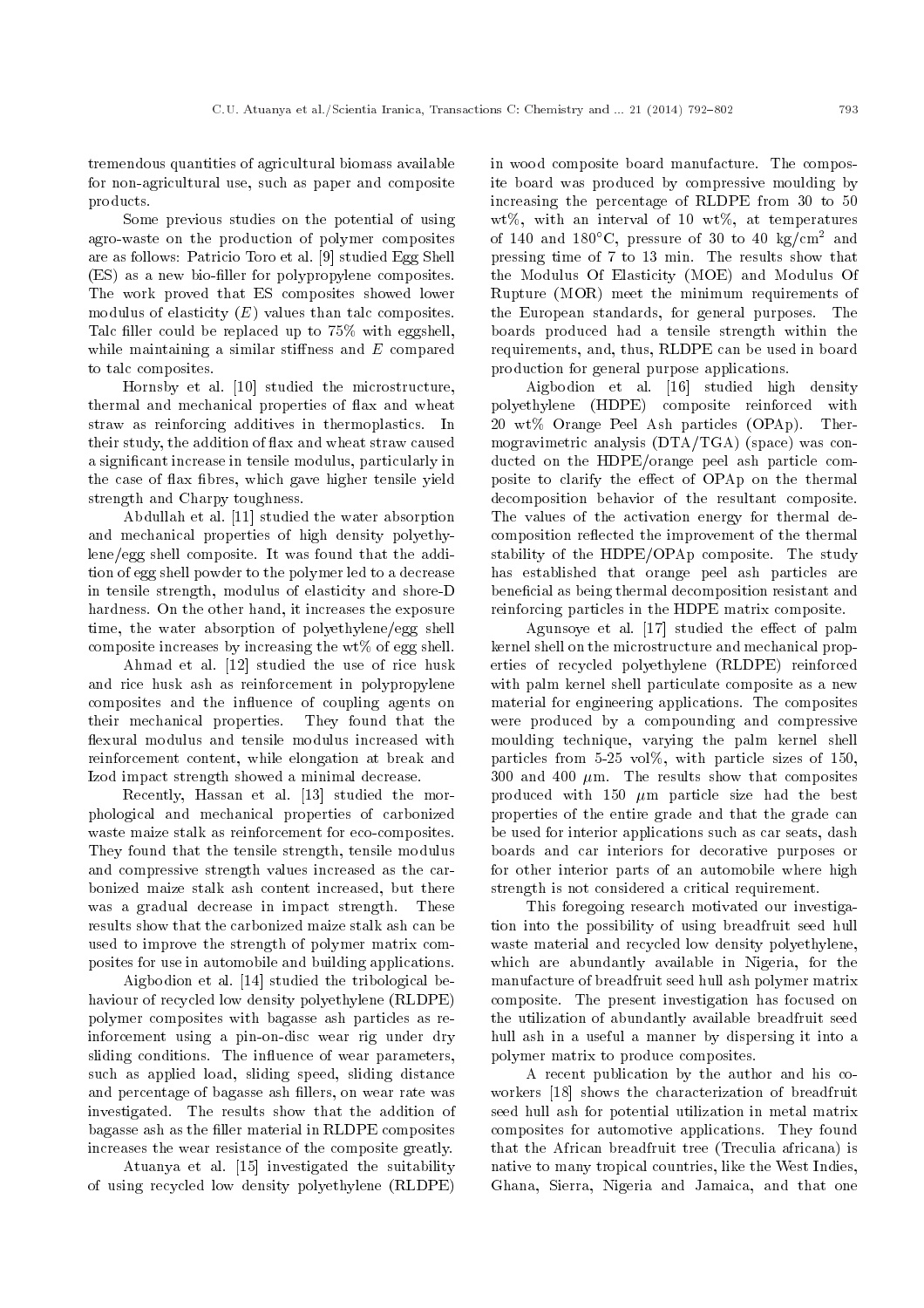

Figure 1. Photograph of breadfruit seed husk (hull).

breadfruit pod may contain up to 100-200 seeds. The breadfruit is about the size of a football or more, is greenish in color and the seed hull is brown or black. The edible seed is whitish yellow. The seeds can be de-hulled to remove the seed hull (shell), which is discarded as waste. Results of the characterization of breadfruit seed hulls as reinforcer material are very promising and have properties similar to other agrowaste that has been used.

## 2. Materials and methods

#### 2.1. Materials/equipment

The raw materials used for this research are African breadfruit seed hull, obtained as waste from breadfruit processing units market at Awka, Anambra State, Nigeria (Figure 1), and recycled low density polyethylene.

The breadfruit seed hull was dried for 48 hrs in the sun and ground to powder. The powder was placed in a graphite crucible and fired in an electric resistance furnace at a temperature of  $1300^{\circ}$ C to form breadfruit hull ash. The ash was ball milled at a speed of 200 rpm for 6 hours to obtain a fine powder of  $2 \mu m$  (Figure 2). Recycled low density polyethylene (RLDPE) was collected from the refuse dump site in Awka, Anambra state, Nigeria (Figure 3), and was washed, dried and pulverized into particles.

The equipment used in this research includes: a metal mould, hydraulic press, Avery Dennison impact tester, rockwell hardness, Instron machine, grinding and polishing machine, Scanning Electron Microscope (SEM), and a two roll mill.

#### 2.2. Method

The fabrication of the various composites was carried out using a compression mould technique. The formulations comprise 5-25  $wt\%$  of BFSHAp. After drying in an oven at  $105^{\circ}$ C, the breadfruit seed hull ash and the RLDPE were compounded in a two roll mill at a temperature of  $130^{\circ}$ C into a homogenous mixture. The mixture was placed in a 350 mm by 350 mm rectangular mould and pressed to a thickness of 4 mm. At the end



Figure 2. Photograph of breadfruit seed hull ash.



Figure 3. Typical refuse dump in Awka in Anambra state, Nigeria.

of the press cycle, the composites were removed from the press for cooling.

The Scanning Electron Microscope (SEM) JEOL JSM-6480LV was used to examine the surface morphology of the breadfruit seed hull ash particles and composite samples. The surfaces of the specimens were examined directly by scanning electron microscope JEOL JSM-6480LV. The samples were washed, cleaned thoroughly, air-dried and coated with 100 A thick platinum in a JEOL sputter ion coater and observed SEM at 20 kV. The digitized images were recorded.

Test samples were cut from the composites for the mechanical test according to the recommended standard for each test. Prior to the test, all the samples were conditioned at a temperature of  $23 \pm 2$ °C and relative humidity of 65% according to ATM D618- 08 [19].

The basic method of determining the density of composite samples by measuring the mass and volume of the sample was used. A clean sample was weighed accurately in air using a laboratory balance and then suspended in water. The weight of the sample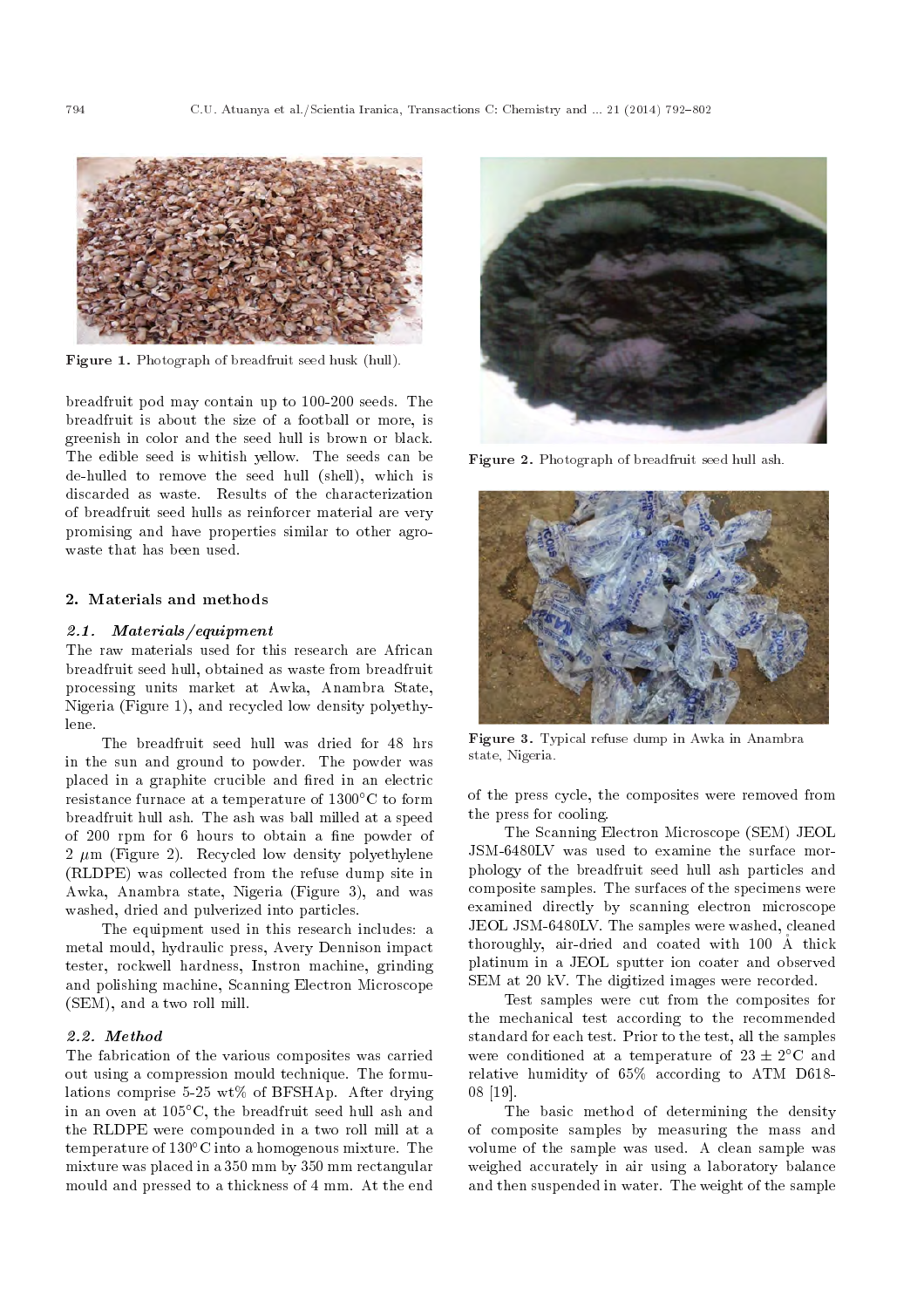when suspended in water was determined, and the volume of the sample was determined from the effect of displacement by water (Archimedean principle). The density of the sample was estimated from the following equation [19]:

$$
Density = \frac{Mass}{Volume}.
$$

Test specimens with dimensions of 50 mm $\times$ 50 mm were prepared for the evaluation of the water absorption test, in accordance with the ASTM D4762-11a Standard Guide for Testing Polymer Matrix Composite Materials. The thickness of each specimen at three locations was measured and each specimen weighed with a digital balance. Then, the test specimens were placed in water and soaked for 24 h. Further measurement of the weight of the soaked samples was undertaken.

The tensile test of the composite samples was conducted on an Instron testing machine with a strain rate of  $2 \times 10^{-3}$ s<sup>-1</sup>, as specified by the American Society for Testing and Materials [19].

A static bending test (dry) was conducted, according to the ASTM D1037 standard, on size 150  $\times$  $50 \times 4$  mm, and bending speed of 10 mm/min [19].

The impact test of the composite samples was conducted in accordance with ASTM D256-93 [19], using a fully instrumented Avery Denison test machine. A Charpy impact test was conducted on notched samples.

The hardness of the composites was determined by a rockwell hardness machine (BS903 part B 26) [19], using a 1:56 mm steel ball indenter, a minor load of 10 kg, and a major load of 100 kg. Before the test, the mating surfaces of the indenter, plunger rod and test samples were thoroughly cleaned.

## 3. Results and discussion

A photograph of the composites (Figure 4) shows visually uniform distribution of breadfruit seed hull ash particles and RLDPE. The distribution of particles is in
uenced by compounding the breadfruit seed hull ash



Figure 4. Photograph of the developed composites.

particles and RLDPE in a two roll mill, which resulted in good mixing.

The surface morphology of the breadfruit seed hull ash is seen in the Back Scattered Electron (BSE), as shown in Figure 5. Breadfruit seed hull ash particles were observed to be solid in nature, but irregular in size. Some spherical shaped particles can also be seen in Figure 5. The EDS analysis of breadfruit seed hull ash morphology consists mainly of Fe, Cr, Si, C, O, Mg and Al as shown in the scan (Figure 5).

The microstructure of the RLDPE matrix revealed chains of an amorphous structure with linear boundaries between adjacent spherulites (Figure 6). From the EDS spectrum, it can be clearly seen that the functional group of the RLDPE was revealed.

The surface morphologies of the composites by SEM are show in Figures 7-11. Morphological analysis using SEM clearly shows a difference in the morphology of the RLDPE (Figure 6) and the composites (Figures 7-11). The microstructure clearly shows that when the breadfruit hull ash particle is added to the RLDPE, morphological changes in the structure occur.

The microstructure reveals that there is a reasonably uniform distribution of BFSHAp particles and the RLDPE. The breadfruit seed hull ash particles are embedded within the amorphous matrix and randomly distributed in the matrix planar boundaries. The surface of the breadfruit seed hull ash particles is smooth, indicating that the compatibility between particles and the RLDPE is fairly good. It can be seen that the breadfruit seed hull ash particles are not well detached from the RLDPE surface, as the weight fraction of breadfruit seed hull particles increased in the RLDPE. This is due to fairly good interfacial bonding between the polymer and the particles. Similar observation was obtained from the work of Hornsby et al. and Abdullah et al. [10-11].

The unreinforced RLDPE reveals the presence of Hand C, as evident from the EDS spectra (Figure 6). The EDS analysis of the composite materials (Figures 7-11), reveals the presence of H, Si, Fe, Mg, O, Cr and K in the composites, since the EDS of breadfruit seed husk ash particles consists of C, Si, Mg, Na, Cr, O, K, Al (Figure 5). Figures 7-11 clearly show that there is proper intimate mixing of breadfruit husk particles with the RLDPE. The particle-matrix interface plays an important role in composite properties, and a strong particle-matrix interface bond is critical for their high mechanical properties [8-12]. Delamination between the particles and the polymer matrix was not observed in this study.

The results reveal that the presence of breadfruit seed ash particulates slightly increase the density of the PMCs. The density of the reinforced PMCs particle composites increased from 0.75  $g/cm^3$  at 0 wt% BFSHAp, in addition to 1.15  $g/cm^3$  at 25 wt%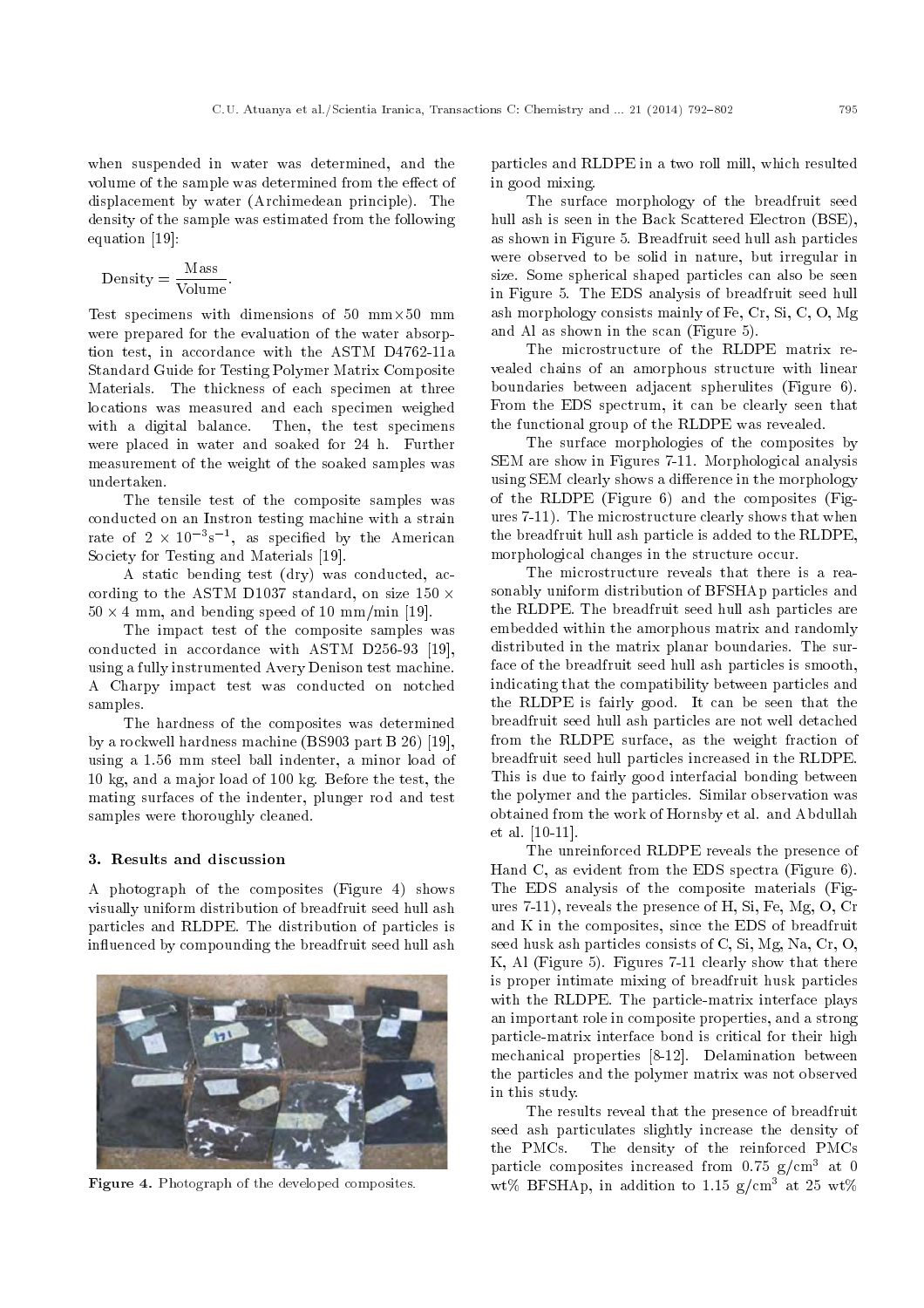

Figure 5. SEM/EDS microstructure of breadfruit seed hull ash at 2 micrometer.



Figure 6. SEM/EDS of the microstructure of the RLDPE.



Figure 7. SEM of the microstructure of the composite with 5 wt% BFSHAp.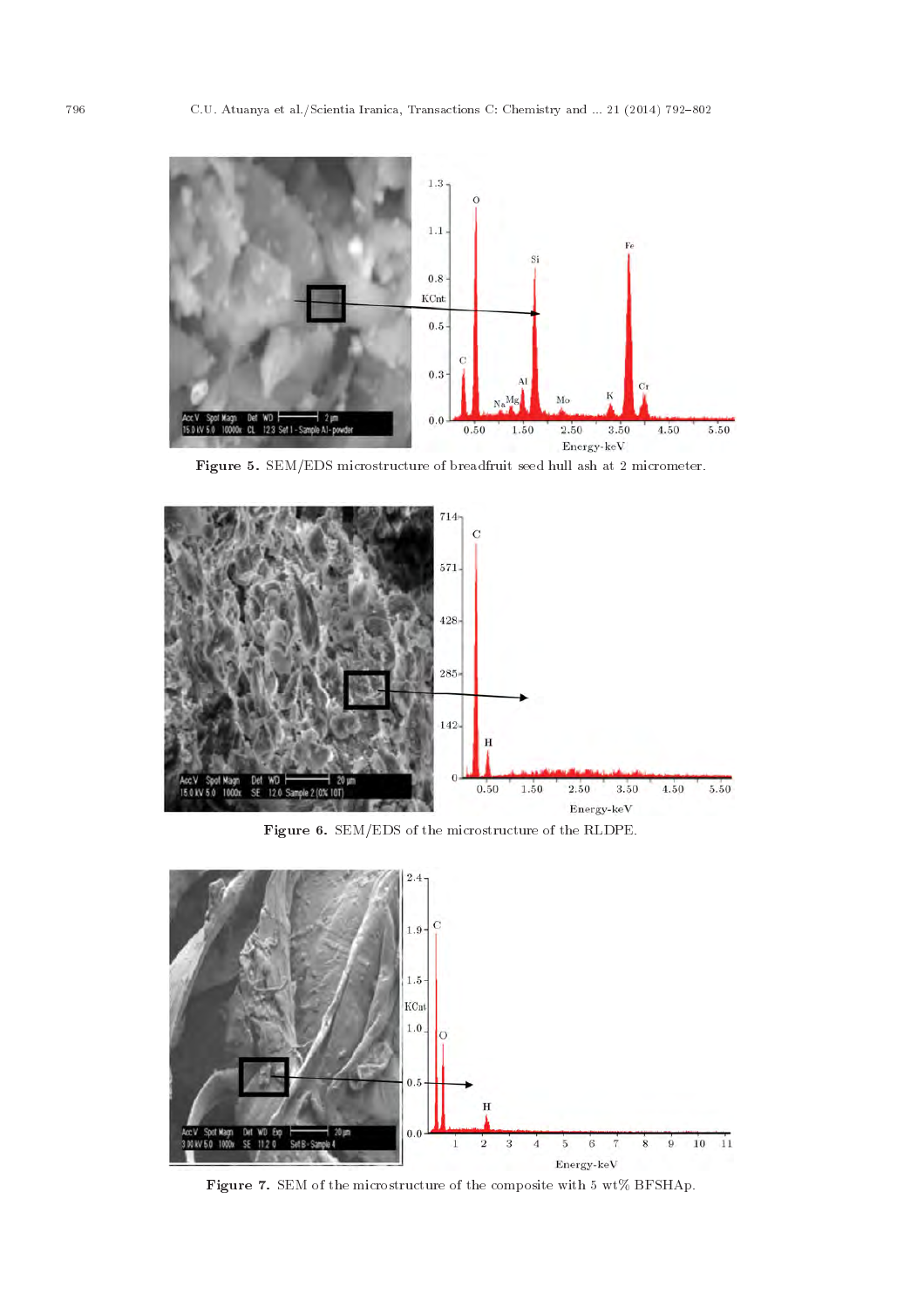

Figure 8. SEM of the microstructure of the composite with 10 wt%BFSHAp.



Figure 9. SEM of the microstructure of the composite with 15 wt%BFSHAp.



Figure 10. SEM/EDS of the microstructure of the composite with 20 wt%BFSHAp.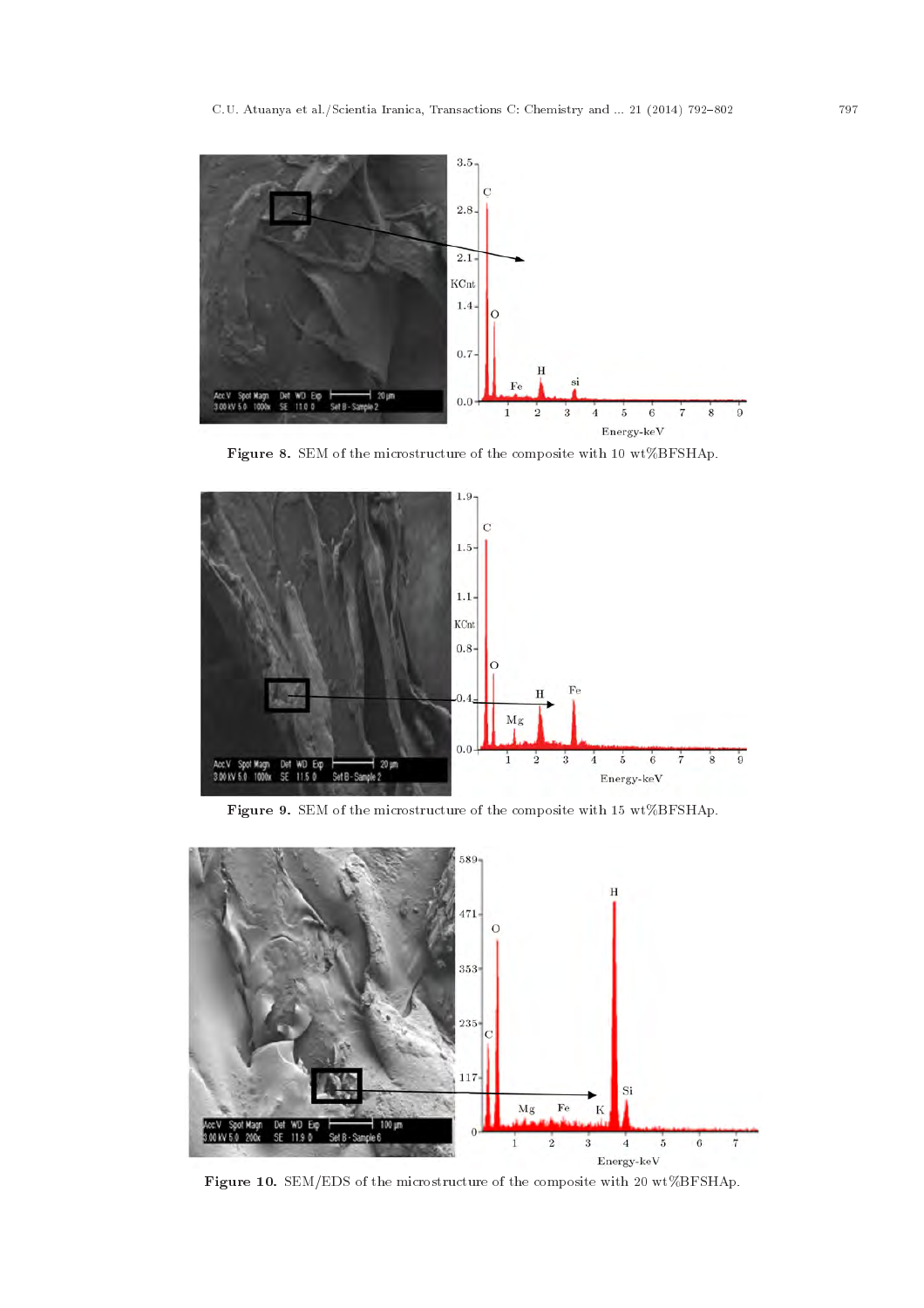

Figure 11. SEM/EDS of the microstructure of the composite with 25 wt%BFSHAp.



Figure 12. Variation of density with different wt% breadfruit seed hull ash/RLDPE composites.

BFSHAP (Figure 12). Hence, not much change in the PMCs density was observed. This work is in line with earlier work carried out by Abdullah [11]. The Water Absorption (WA) of the composites is shown in Figure 13, and it is not too high.

The low level of water absorption recorded may be due to the compounding of the BFSHAp and RLDPE; this increased the interfacial bonding between the RLDPE and the breadfruit seed hull ash, which led to a decrease in the porosity level, and, hence, the low water absorption level of the composites.

The swelling that occurs during water absorption is the sum of two components, namely, swelling by hygroscopic particles and the release of compression stresses imparted to the composites during the pressing of samples in the hot press [1-3]. The result obtained is on par with the work of Abdullah et al. [11] who also found that the water absorption



Figure 13. Variation of water absorption with different wt% breadfruit seed hull ash/RLDPE composites.

of the high density polyethylene/egg shell composites increased by increasing exposure time for the same filler content.

The hardness values of the composite samples increased as the percentage of breadfruit seed hull particles was increased in the RLDPE matrix (Figure 14), which is 60% increment in the hardness values over that of the unreinforced sample at 25 wt% of BFSHAp. This is due to an increase in the percentage of the hard and brittle phase of the ceramics body in the polymer matrix. In comparison with the unreinforced RLDPE matrix, a substantial improvement in hardness values was obtained in the reinforced polymer matrix. This is in line with the earlier work of Patricio et al. and Hassan et al. [9,13].

The increase in modulus of elasticity with increasing breadfruit seed hull ash particle addition is expected, since the addition of breadfruit seed hull ash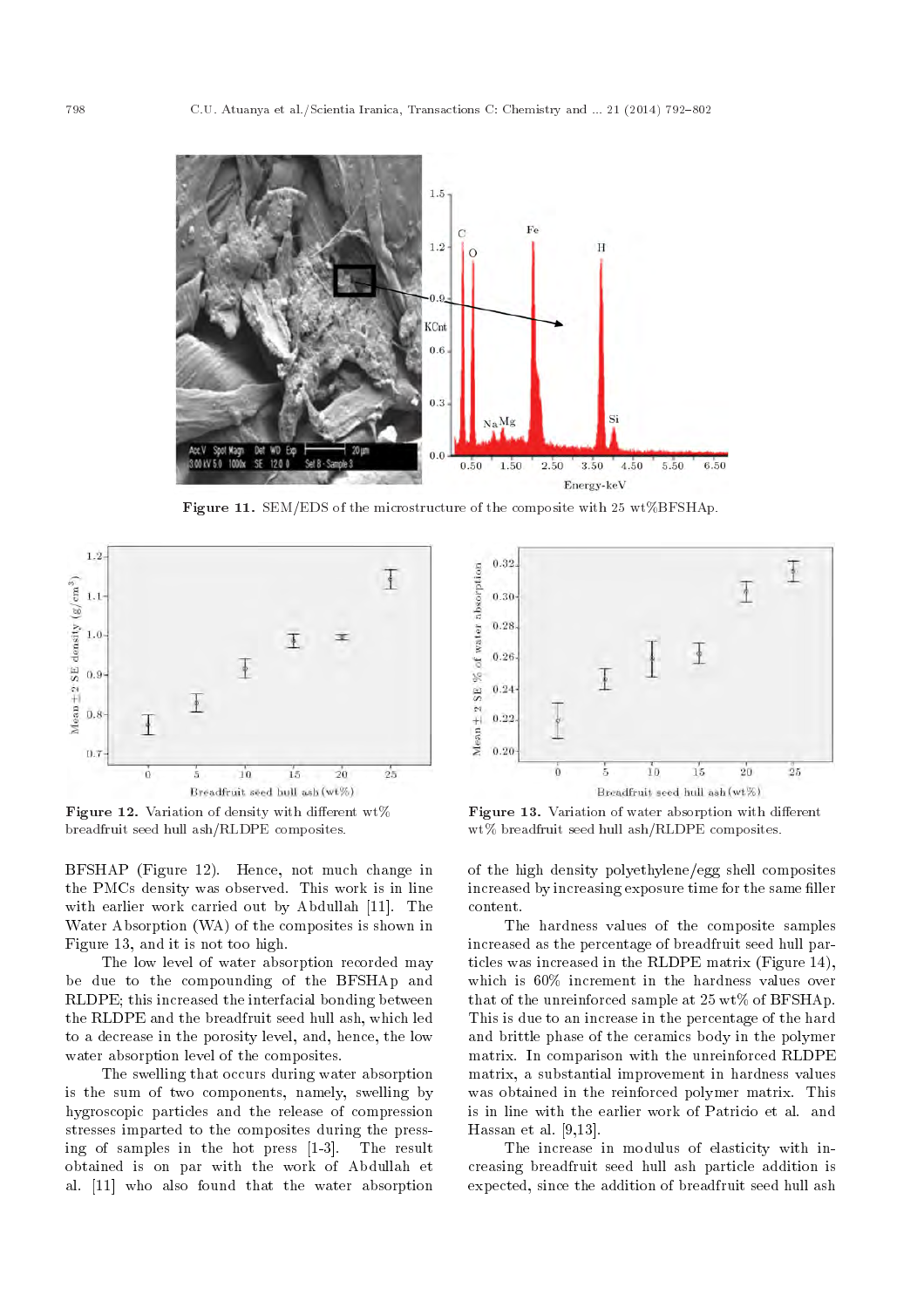

Figure 14. Variation of hardness values with different wt% breadfruit seed hull ash/RLDPE composites.



Figure 15. Variation of elastic modulus with different wt% breadfruit seed hull ash/RLDPE composites.



Figure 16. Variation of tensile strength with different wt% breadfruit seed hull ash/RLDPE composites.

particles to the RLDPE increases the stiffness of the composites (Figure 15).

The tensile strength increased from 6:5 MPA at 0 wt% of BFSHAp to a maximum of 12:40 MPA at 20 wt% BFSHAp (Figure 16), which is 90:76% increment in tensile strength over that of the unreinforced sample. The high values of tensile modulus and tensile strength observed in this work may be due to the fairly good distribution and dispersion of the BFSHAp in the RLDPE matrix, resulting



Figure 17. Variation of bending strength with different wt% breadfruit seed hull ash/RLDPE composites.

in strong-particle-RLDPE matrix interaction. This good particle dispersion improved particle-RLDPE matrix interaction and, consequently, increased the ability of the BFSHAp to restrain gross deformation of the RLDPE matrix. The tensile strength obtained in this study remained within acceptable levels [14,20].

From the bending strength of the RLDPE/BFSHAp particulate composites obtained experimentally from the three point bend tests, it is interesting to note that bending strength increases with an increase in BFSHAp in the RLDPE matrix. For example, the bending strength of 60:50 N/mm<sup>2</sup> was recorded for the RLDPE matrix and  $105.70 \text{ N/mm}^2$  at  $25 \text{ wt} \%BFSHAp$  (Figure 17), which is a 74.71% increment in the bending strength over that of the unreinforced sample. There is an improvement in the bending strength of the composite as the particle weight fraction increases. The platy nature and random-in-plane arrangement of the particles likely lead to rigidity and better absorption of compressive forces, leading to increases in overall bending strength (Figures 6-11).

The results of the impact strength shows that the impact strength of the composites slightly increased with an increase in breadfruit seed hull ash particle addition (Figure 18).

High strain rates or impact loads may be expected in many engineering applications of polymer composite materials. The suitability of a polymer composite for such applications should, therefore, be determined not only by usual design parameters, but by the impact or energy absorbed [1-4]. For all the composite samples, notched impact energy increased with increasing BFSHAp content (Figure 18). This was not expected, but the result is in agreement with the work of other researchers [3,20,21]. The notch acts as a crack initiator, therefore, the notched impact test is a measure of crack propagation, while the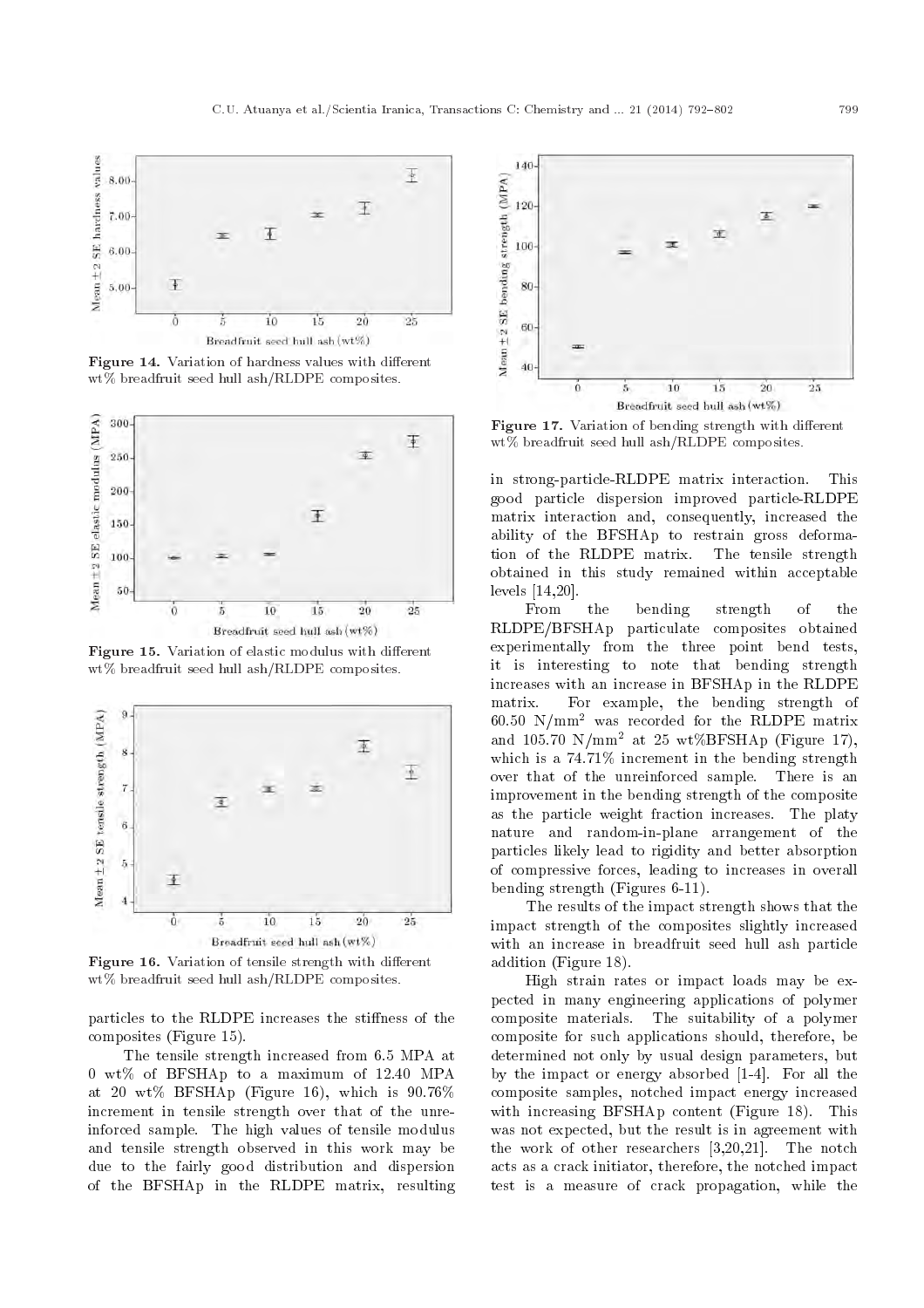

Figure 18. Variation of impact energy with different wt% breadfruit seed hull ash/RLDPE composites.



Figure 19. SEM of the fracture tensile sample of RLDPE.

unnotched impact test includes crack initiation and propagation [21].

The SEM of the fracture surface of the RLDPE and its composite at 20 wt%BFSHAp are shown in Figures 19-20. Morphological results obtained from the SEM micrograph in Figures 19-20 clearly show that there is proper intimate mixing of breadfruit seed hull particles with the RLDPE in the bio-composites synthesized. There are no voids in the composites: individual particles are covered with the RLDPE matrix. These factors are responsible for increases in the results of the tensile strength and impact energy obtained in this present study.

The results obtained in this research were compared with a typical bumper beam material called LFRT. The analysis revealed that the results obtained at 20 wt%BFSHAp indicate that some mechanical properties, such as hardness values, density, Young's modulus, flexural strength and impact energy, are



Figure 20. SEM of the fracture tensile sample of RLDPE/20 wt%BFSHAp.

similar to LFRT by Cheon et al. [2]. The new material also must improve the ability to absorb more impact load and increase the protection of the front car component.

## 4. Conclusions

In the present research, different experimental techniques have been used to characterize the microstructure and properties of RLDPE and its composites containing different weight fractions of breadfruit seed hull ash particles. From the results of the investigation and discussion, the following conclusions can be made:

- 1) This work shows the successful fabrication of RLDPE and the breadfruit seed hull ash particle composite by compounding and compression moulding.
- 2) Uniform distribution of the breadfruit seed hull ash particles in the microstructure of the polymer composites is a major factor responsible for the improvement in the mechanical properties.
- 3) The good and better interfacial bonding between the RLDPE and the breadfruit seed hull ash particles resulted in the appreciable values of water absorption obtained.
- 4) There is not much difference between the density of unreinforced RLDPE and that reinforced with breadfruit seed hull ash particles. This means that a low weight component can be produced.
- 5) The hardness values obtained from RLDPE reinforced with breadfruit seed hull ash particles increased with an increase in the weight fraction of breadfruit seed hull ash particles.
- 6) The developed composites have better properties at the ranges of 20 wt%BFSHAp addition. For optimum service conditions, breadfruit seed hull ash particles addition should not exceed 20 wt%.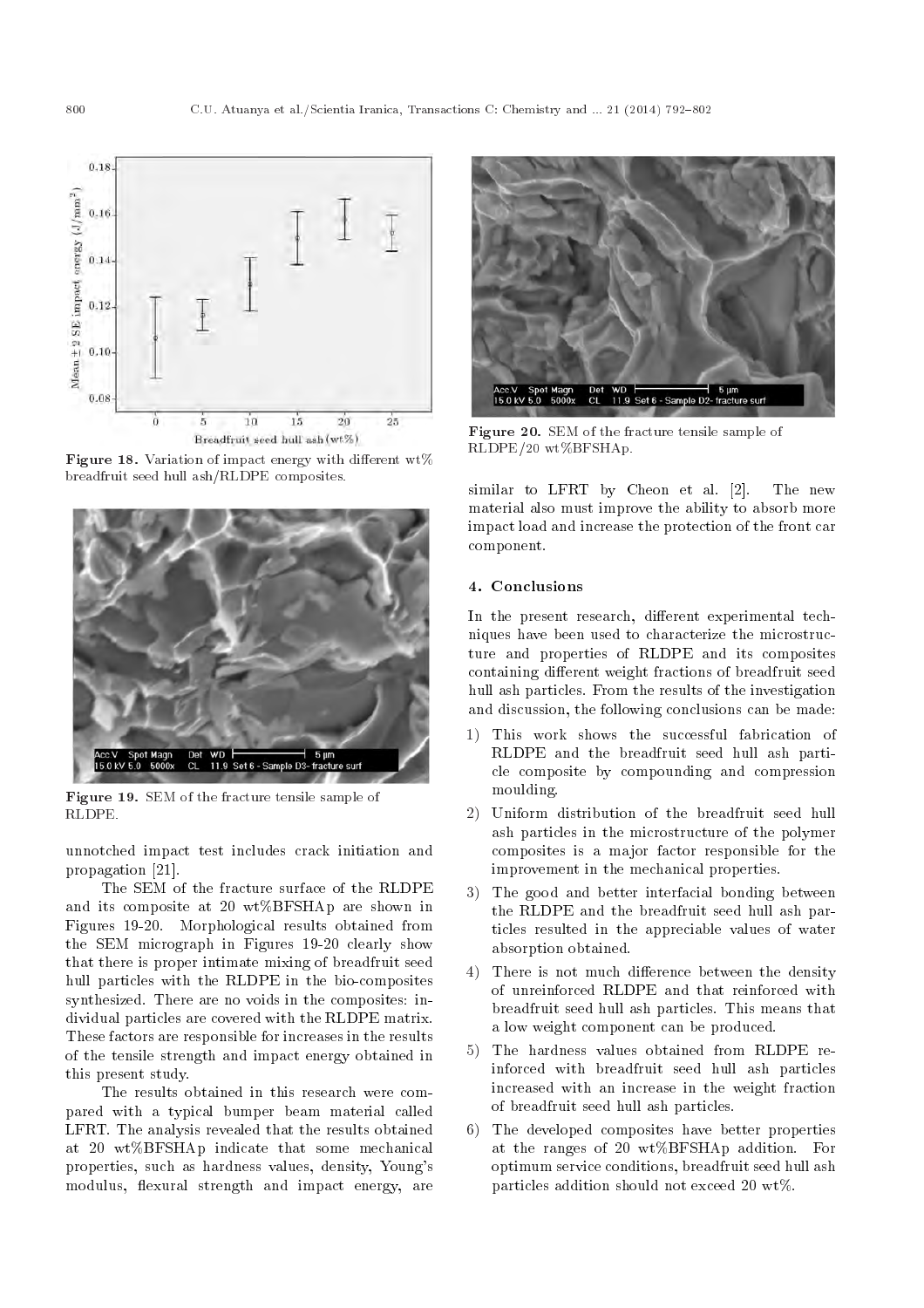#### References

- 1. Bibo, G.A., Hogg, P.J. and Kemp, M. \Mechanical characterization of glass-and carbon bre reinforced composites made with non-crimp fabrics", Comp. Sci. and Techn., **57**, pp. 1221-1241 (1997).
- 2. Cheon, S.S., Choi, J.H. and Lee, D.G. "Development of the composite bumper beam for passenger cars", Comp. Stru., **32**, pp. 491-499 (1995).
- 3. Cheon, S.S., Lim, T.S. and Lee, D.G., \Impact energy absorption characteristics of glass bre hybrid composites", Comp. Stru., 46, pp. 267-278 (1999).
- 4. Godwin, E.W. and Matthews, F.L. "Review of the strength of joints in bre-reinforced plastics", Part 1 Mechanically fastened joints. Comp., 11(3), pp. 155- 160 (1980).
- 5. Mishra, S.C., Bihari Nayak, N. and Satapathy, A.\Investigation on bio-waste reinforced epoxy composites", Metallurgical and Materials Engineering Department, National Institute of Technology, Rourkela, India. pp. 119-123 (1999).
- 6. Satyanarayana, K.G., Sukumaran, K., Kulkarni, A.G., Pillai, S.G.K. and Rohatgi, P.K. "Fabrication and properties of natural fiber-reinforced polyester composites", Journal of Comp., 17(4), pp. 329-333 (1986).
- 7. Shangjin, H., Keyu, S., Jie, B., Zengkun, Z., Liang, L., Zongjie, D. and Baolong, Z. "Studies on the properties of epoxy resins modified with chain-extended ureas", Jour. of Polymer, 42, pp. 9641-9647 (2001).
- 8. Pothan, L.A., Thomas, S. and Neelakantan, N.R. "Short banana fiber reinforced polyester composites: mechanical, failure and aging characteristics", Journal of Reinforced Plastics and Composites, 16(8), pp. 744- 765 (1997).
- 9. Patricio Toro, Raúl Quijad, Mehrdad Yazdani-Pedram and José Luis Arias "Eggshell, a new bio-filler for polypropylene composites", Mater. Letters, 61(22), pp. 4347-4350 (2007).
- 10. Hornsby, P.R., Hinrichsen, E. and Tarverdi, K. \Preparation and properties of polypropylene composites reinforced with wheat and flax straw fibers", J. Mater Sci.,  $32(2)$ , pp. 443-9 (1997).
- 11. Abdullah A. Hussein, Rusel D. Salim and Abdulwahab A. Sultan \Water absorption and mechanical properties of high-density polyethylene/egg shell composite", J of Basrah Researches (Sciences),  $37(3)$ , A/15 (2011).
- 12. Ahmad FMY, Mohammed IZA, Omar AK, Mustafah, J. and Mansor, M. \Thermal properties of polypropylene/rice husk ash composites", Polym Interphase J, 38(1), pp. 33-4 (1995).
- 13. Hassan, S.B., Oghenevweta, J.E. and Aigbodion, V.S. "Morphological and mechanical properties of carbonized waste maize stalk as reinforcement for eco-composites", Comp.: Part B, 43, pp. 2230-2236 (2012).
- 14. Aigbodion, V.S., Hassan, S.B. and Agunsoye, O.J. "Effect of bagasse ash reinforcement on dry sliding wear behaviour of polymer matrix composites", Mater. and Design, 33, pp. 322-327 (2011).
- 15. Atuanya, C.U., Ibhadode, A.O.A. and Igboanugo, A.C. \Potential of using recycled low-density polyethylene in wood composites board", African Journal of Environmental Science and Technology, 5(5), pp. 389-396  $(2011).$
- 16. Aigbodion, V.S, Hassan, S.B. and Atuanya, C.U. "Kinetics of isothermal degradation studies by thermogravimetric data: effect of orange peels ash on thermal properties of high density polyethylene (HDPE)", J. Mater. Environ. Sci., **3**(6), pp. 1027-1036 (2012).
- 17. Agunsoye, J.O., Talabi, S.I., Obe, A.A and Adamson, I.O. "Effects of palm kernel shell on the microstructure and mechanical properties of recycled polyethylene/palm kernel shell particulate composites", J. of Miner. and Mater. Charact. and Eng., 11, pp. 825-831 (2012).
- 18. Atuanya, C.U., Aigbodion, V.S. and Nwigbo, S.C. \Characterization of breadfruit seed hull ash for potential utilization in metal matrix composites for automotive application", Peoples Journal of Science &  $Technology, 1(2) (2012).$
- 19. ASTM E290 "Physical testing standards and mechanical testing standards" (1990).
- 20. Gilliard, B., Bassett, W., Haque, E., Lewis, T., Featherman, D. and Johnson, C. "I-section bumper with improved impact performance from new mineral filled glass mat thermoplastic  $(GMT)$  composite",  $SAE$ Technical Paper 1999-01-1014 (1999).
- 21. Stark, N."Effect of species and particle size on properties of wood-flour-filled polypropylene composites", Functional Fillers, Coronado, San Diego, California, December 8-10, 1997, Intertech Conferences (1997).

## Biographies

Clement Uche Atuanya obtained MS and PhD degrees, respectively, from the Moscow Institute of Steel and Alloys, Moscow, Russia, and the University of Benin, Nigeria. He is currently senior lecturer in the Department of Metallurgical and Materials Engineering at Nnamdi Azikiwe University, Awka, Nigeria, and his research interests include composites (polymer and metal). Atuanya is a registered engineer, member of the Material Society of Nigeria and the Nigerian Metallurgical Society. He has over 30 scientific articles and two books to his credit.

Solomon Nwigbo obtained a BS degree (Mechanical), in 1997, from the Federal University of Technology, Owerri, Nigeria, an MS degree (Industrial/ Production Engineering), in 2001, from the University of Ibadan, and a PhD degree (Manufacturing Engi